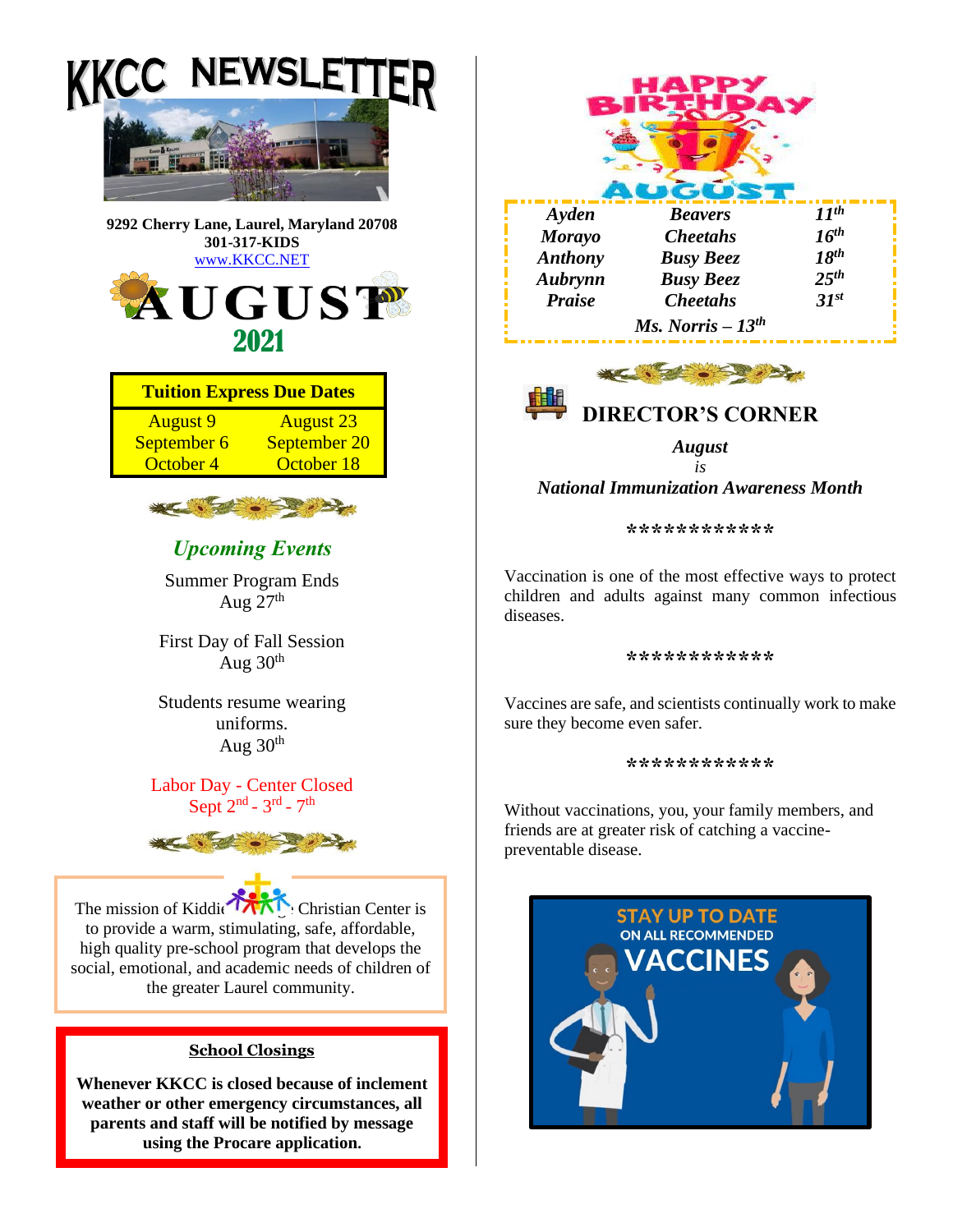

Welcome August! The summertime season is upon us! We are enjoying every bit of it! The Beavers have come from different classes and are already creating acquaintances in preparation for September when we officially begin the next school year. We also have new students coming from other centers and home care. We trust for a wonderful time ahead.

Last month, we studied creation by God, dwelling on how God created everything and especially the First Man. Students learned of God's love for everybody, the need to be obedient, and the consequences of disobedience.

In August, students will talk about the beach, learning about the environment, activities, and safety guidelines when at the beach. During the second week, we shall visit the forest and discover the various things found there. We will also discuss ways of protecting the environment. We will finish the month of August by working on some rules and manners that will help us come out successful when we start the next school year in September.

The high temperatures have kept us indoors a lot, but we have been having fun with indoor games, dancing, playing, and much more. We have also been having great birthday celebrations in the classroom! We thank parents who were able to share their birthday joy with their child's friends. Please take note that currently, we are also doing catch-up writing, reading, math, and coloring activities. We look forward to healthy and happy days ahead.

Please take note that at this time, the air conditioners are turned to cooler temperatures that may cause some children to be uncomfortable. Please avoid clothes of high exposure. Keep up with your child's classroom activities by checking your child's folder daily. Review the daily communicator and remove classwork that has been checked and placed in the folder.





Ms. Lydia Vazquez



Hello, parents and Cheetahs! Welcome to the month of August and a new summer program.

### **Today's Trivia**

- On August 6, 1762, the first ever sandwich was created. It was named after the Earl of Sandwich after he requested a dish involving meat between two pieces of bread.
- August was a big month for the United States civil rights movement. It was on August 28,1963 that Martin Luther King Jr. gave his famous "I have a dream" speech to 250,000 people on the steps of the Lincoln Memorial in Washington, DC.

It has been nice meeting all my new students and working with our families. I look forward to continuing to work with our Cheetahs. I also look forward to uncovering each of your strengths and weaknesses. I am anxious to see what each of your personalities brings to the classroom. I look forward to the challenges that will arise in the classroom.

Malcom X once said, "Education is our passport to the future, for tomorrow belongs to the people who prepare for it today."

I look forward to preparing my students for their future. This month the Cheetahs and I will work on the basics. We will work on learning how to spell and write their first and last names, identifying their letters A-Z, identifying their colors, and learning how to count from 1-20. Cheetahs will also learn about different themes throughout the month of August such as Classroom Rules, Africa, Emotions, and Family. Parents, I look forward to meeting you in September when we have open house.

Here are a few reminders for our parents: - Class starts at 9am. Please check with Administration or me before purchasing supplies for your child. Children are not allowed to bring toys to school due to health and sanitary reasons. No popcorn, peanuts, or nut products allowed.

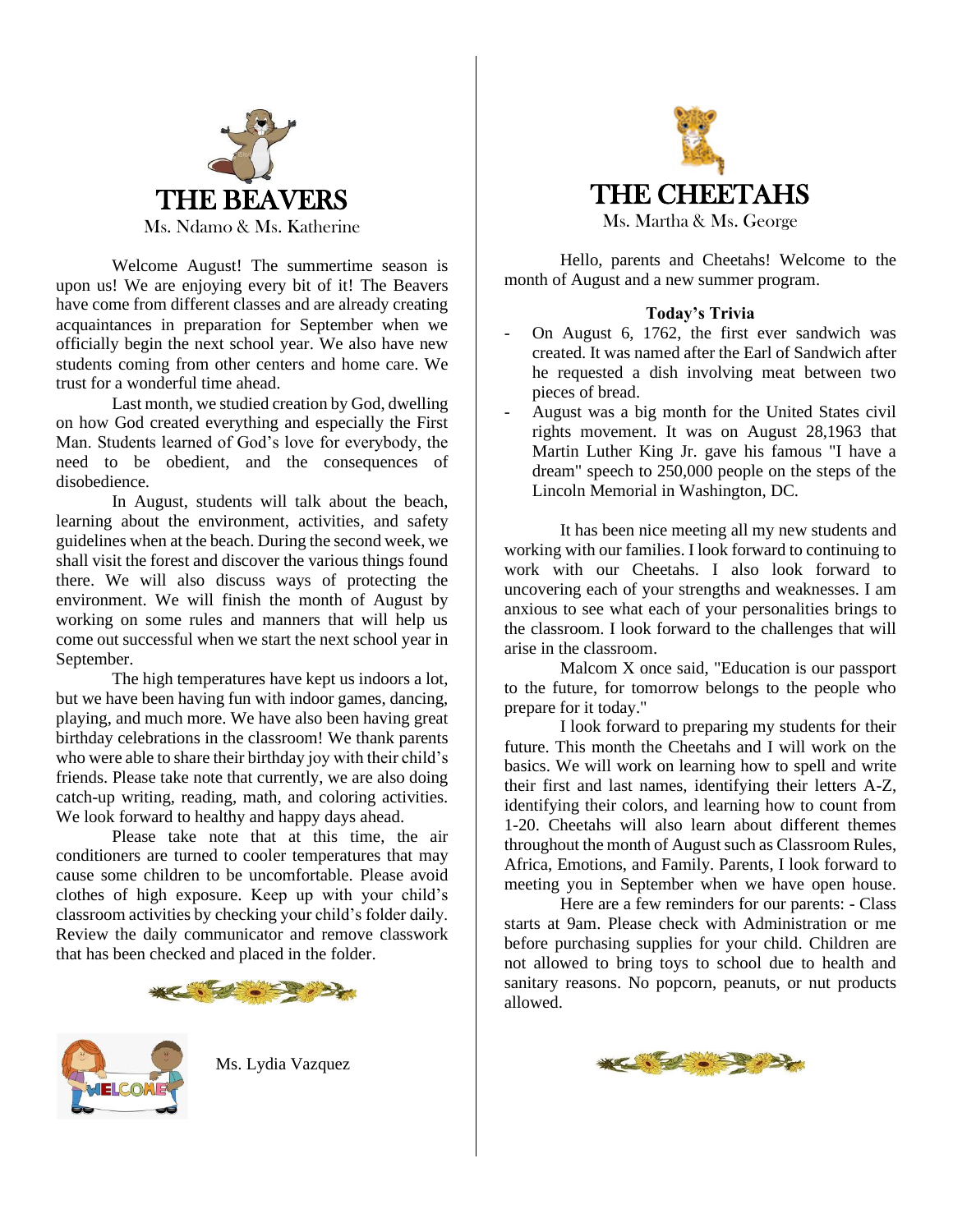

Summer continues with some exciting themes for the month of August! They include Safari, London, Pets, and Baking. The children will be taken on a Journey Into the Wild to explore the various animals that live in the Savanna. From the African continent, they will travel to the West and visit the city of London. While here, they will visit Buckingham Palace to learn about the Queen and her Royal Guards. They will also visit the "fish and chips" shop as a treat!

Then they will hurry home to take care of their "Pets" that have missed them so much! Visits to the vet and the dog groomers will be the order of the day. Finally, they will get to visit the Bakery and actually get to sample the delicious cookies.

Parents, please make sure that your child has at least one complete appropriate change of clothes in case of accidents. Please be reminded that the children do not wear open-toed sandals or jewelry to school. Personal toys must be kept at home.





Welcome, August! A Bounty of Beautiful Beginnings and Never-ending Joy, Peace, Love, Happiness, Good Health, and Prosperity to you and your loved ones!

The Caterpillars welcome this new month by being thankful to God for all His bountiful blessings in our lives. Saying goodbye to July, we venture into August with Open Minds and Receptive Hearts. Our Caterpillars are anxious to learn and grow. Our planned activities and themes will enable our students to be involved, to be creative, and to challenge themselves while having tons of fun. Our August themes are Love, the Beach, Classroom Rules, Summer Vacation, and Play. These themes will surely capture the attention of our students and increase their enthusiasm and eagerness to learn.

We welcome our new students who joined us during the summer. We look forward to meeting those who will join us for the upcoming school year. Our new classmates bring their own personalities and bursts of creativity. Each new acquaintance brings a chance to grow socially and emotionally. We will benefit from new viewpoints and creative ideas. Oh, what fun awaits us!





*August Fun Fact*

Since 1939, August 19 has been celebrated as National Aviation Day, the legacy of a presidential proclamation first made by Franklin D. Roosevelt to celebrate the birth date of civil aviation pioneer Orville Wright. Together with his brother Wilbur, the Wrights are credited with inventing, building, and flying the world's first successful airplane.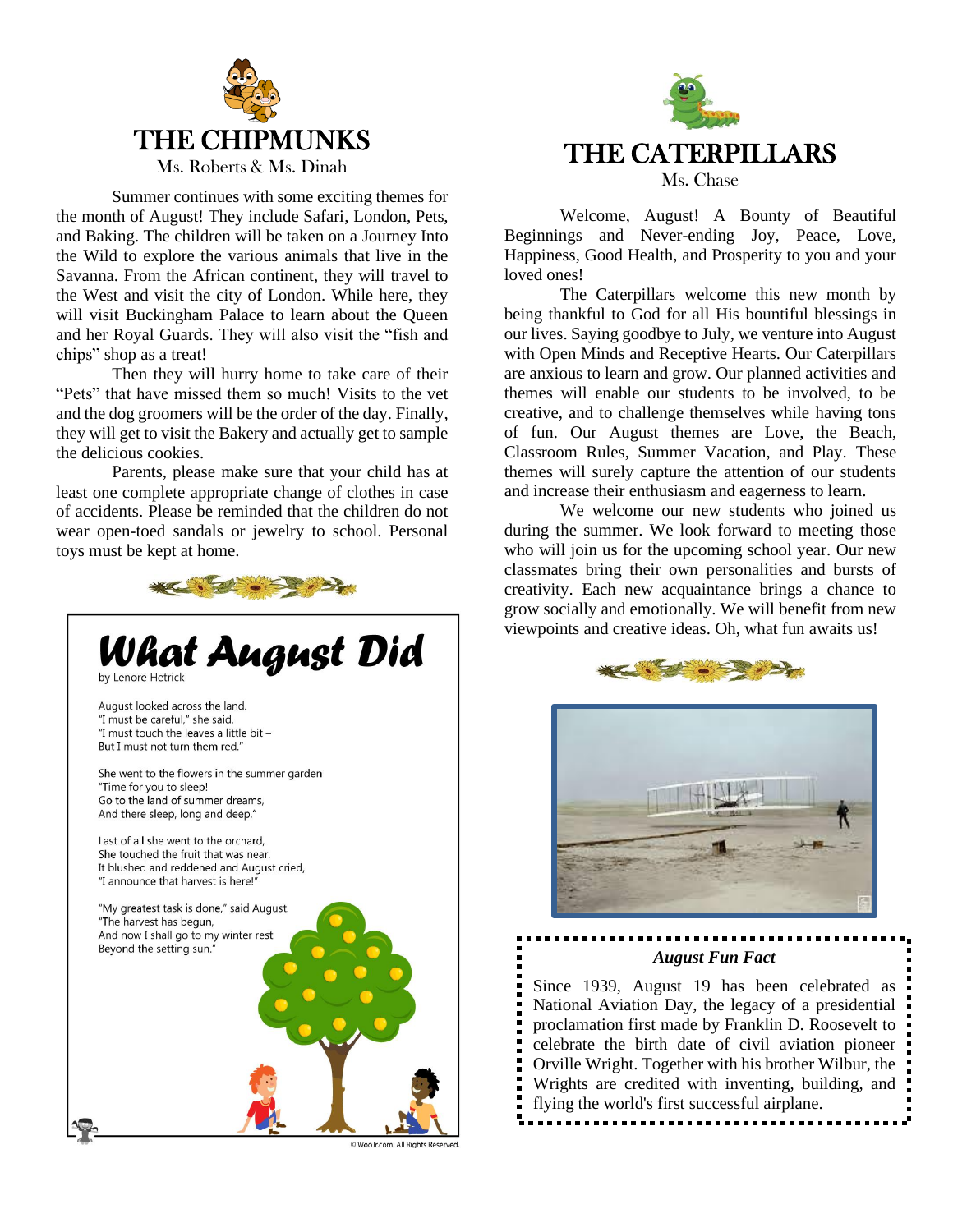

Greetings Dear Parents,

We thank God for another new month. All too soon our summer program is ending. The month of July just flew by so quickly! That means we must all prepare for our official "Back to School" which, of course, starts in September. At this point, we commit the whole school year into the hands of the living God. We pray for the protection, guidance, and leadership of the Holy Spirit in all we do this school year in the mighty name of Jesus, amen.

We take this opportunity to welcome our new students who joined our class this month. Welcome to the Busy Beez Class!

The Busy Beez had a blast with the themes for the month of July. Our theme for the first week of August is "Vacation." One of the things we will look at are some reasons why people take vacations in the first place. We will also discuss accommodations, activities, and different modes of travel. The theme for the second week is "Camping." Our discussions during this week will include some of the different places to camp, what time of the year or what seasons people usually go camping, and different types of activities/sports one can enjoy when camping. "Summer Olympics" is our theme for the third week. Students will be taught about the Olympic torch, the Olympic rings, and the Olympic medals. We will also discuss some summer sports. The themes for the last two weeks of August are "Classroom Readiness." We will continue working on our colors and shapes. Our Bible stories include: "Noah and the Ark," "David and Goliath," and "Jesus Loves the Little Children."

Please remember to label ALL your child's belongings. This is important especially since the students are going to start wearing uniforms soon. Some students may have the same sweaters, etc. We look forward to an awesome month by the grace of God, amen. Thank you & God bless!





# THE LITTLE LAMBS Ms. Patel, Ms. Norris, & Ms. Victoria

*God is good all the time! All the time…God is Good!!!*

We are grateful to God for the wonderful Family of Little Lambs 2021 School Summer Program. We extend a big welcome to all the new Lambs. We await new Lambs joining us for the upcoming school year.

We are in the month of August. It will continue to be a month of learning through play and having fun. Our new Little Lambs are doing an awesome job with their summer activities. We look forward to a successful school year.

The themes for August are the Weather, Vacation Countries, and the Zoo. During the first week of August, our Little Lambs will learn about the various types of weather and their different effects. This will see us divert slightly to the importance of the seasons. While studying our Vacation theme, Little Lambs will learn about vacations and places of interest. We will learn why we go on vacations and how they help us. Studying the Countries theme will help the Little Lambs learn about different countries around the world. They will peek at the different cultures and maybe even learn a few words in a different language. The Little Lambs will then learn about the Zoo, animals in the zoo, and why they are kept there. They will also interlace the Vacation theme to why people go for excursions at the zoo. In summary, we can see that the themes for August – the Weather, Vacation, Countries, and the Zoo – are interwoven. We look forward to having a great and memorable month!

Our Little Lambs have made us proud as they have adjusted to their new surroundings. They recognize their groups and know how to sit with their teachers on the carpet during circle time. They are learning the concept of "taking turns" and are doing great job of sharing and expressing themselves.

Please remember to put an extra mask in your child's lunchbox each day.